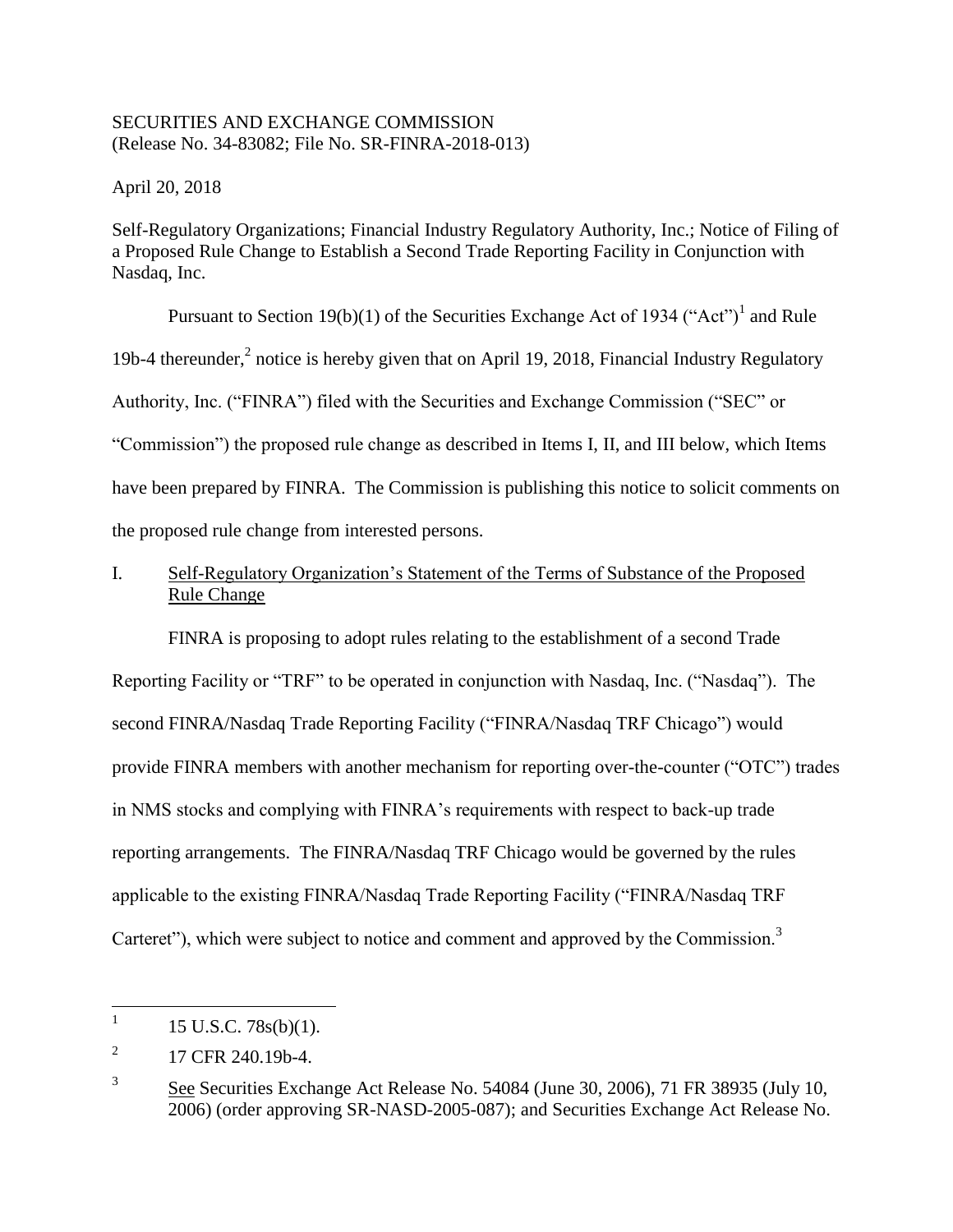The text of the proposed rule change is available on FINRA's website at

http://www.finra.org, at the principal office of FINRA and at the Commission's Public Reference Room.

## II. Self-Regulatory Organization's Statement of the Purpose of, and Statutory Basis for, the Proposed Rule Change

In its filing with the Commission, FINRA included statements concerning the purpose of and basis for the proposed rule change and discussed any comments it received on the proposed rule change. The text of these statements may be examined at the places specified in Item IV below. FINRA has prepared summaries, set forth in sections A, B, and C below, of the most significant aspects of such statements.

## A. Self-Regulatory Organization's Statement of the Purpose of, and Statutory Basis for, the Proposed Rule Change

1. Purpose

 $\overline{a}$ 

FINRA currently has three facilities that allow its members to report OTC trades in NMS stocks, as defined in SEC Rule 600(b) of Regulation NMS. These are the FINRA/Nasdaq TRF, the FINRA/NYSE TRF, and the Alternative Display Facility ("ADF") (collectively, the "FINRA Facilities").

On January 20, 2016, FINRA published a Trade Reporting Notice (the "Trade Reporting Notice" or the "Notice") with guidance on firms' OTC equity trade reporting obligations in the event of a systems issue during the trading day that prevents them from reporting OTC trades in NMS stocks in accordance with FINRA rules.<sup>4</sup> As set forth in the Notice, a firm that routinely reports its OTC trades in NMS stocks to only one FINRA Facility (a firm's "primary facility")

<sup>54798 (</sup>November 21, 2006), 71 FR 69156 (November 29, 2006) (order approving SR-NASD-2006-104).

<sup>4</sup> See Trade Reporting Notice, January 20, 2016 (OTC Equity Trading and Reporting in the Event of Systems Issues).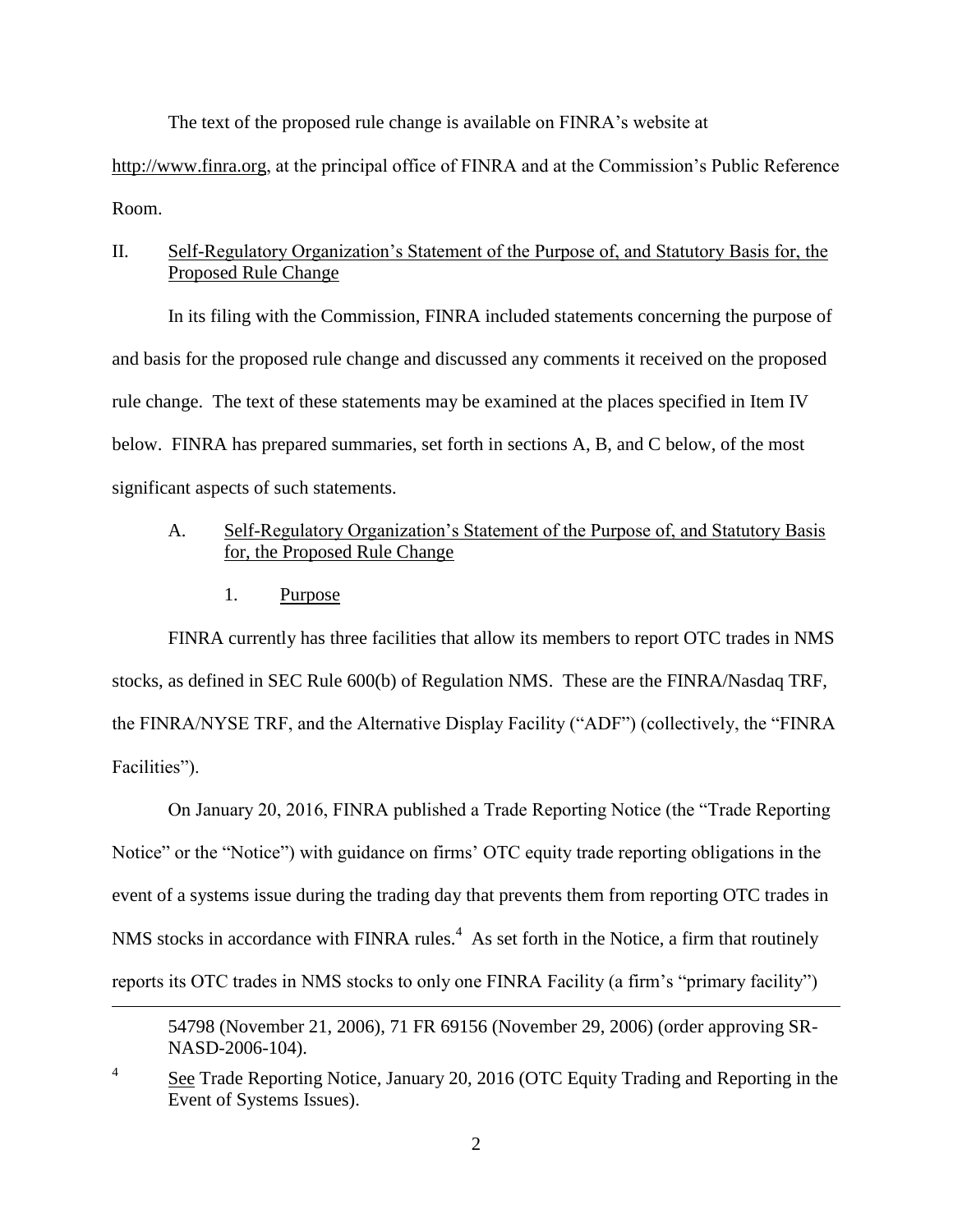must establish and maintain connectivity and report to a second FINRA Facility (a firm's "secondary facility") if the firm intends to continue to support OTC trading as an executing broker while its primary facility is experiencing a widespread systems issue.<sup>5</sup>

The proposed FINRA/Nasdaq TRF Chicago would provide FINRA members with an additional mechanism to facilitate compliance with FINRA rules and the Notice. Specifically, a primary user of the FINRA/Nasdaq TRF Carteret could report on a back-up basis to the FINRA/Nasdaq TRF Chicago pursuant to the same rules, pricing, features and performance to which the firm is accustomed as a user of the FINRA/Nasdaq TRF Carteret – and vice versa.

Like the FINRA/Nasdaq TRF Carteret, the FINRA/Nasdaq TRF Chicago will be a facility of FINRA, subject to regulation by FINRA and to FINRA's registration as a national securities association. FINRA members that match and/or execute orders internally or through proprietary systems may submit reports of these trades, with appropriate information and modifiers, to the FINRA/Nasdaq TRF Chicago, which will then submit them to the appropriate exclusive securities information processor ("SIP"). FINRA/Nasdaq TRF Chicago trade reports will be disseminated with a modifier indicating the source of the transactions that will distinguish them from transactions executed on an exchange or reported to other FINRA Facilities, including the FINRA/Nasdaq TRF Carteret. The FINRA/Nasdaq TRF Chicago will provide FINRA with a real-time copy of each trade report for regulatory review purposes. At the option of the participant, the FINRA/Nasdaq TRF Chicago, like the FINRA/Nasdaq TRF Carteret, may

 $\overline{5}$ As discussed in the Notice, if a firm chooses not to have connectivity to a secondary facility, it should cease executing OTC trades altogether when its primary trade reporting facility is experiencing a widespread systems issue. In that instance, the firm could route orders for execution to an exchange or another FINRA member (i.e., a member with connectivity and the ability to report to a FINRA Facility that is operational).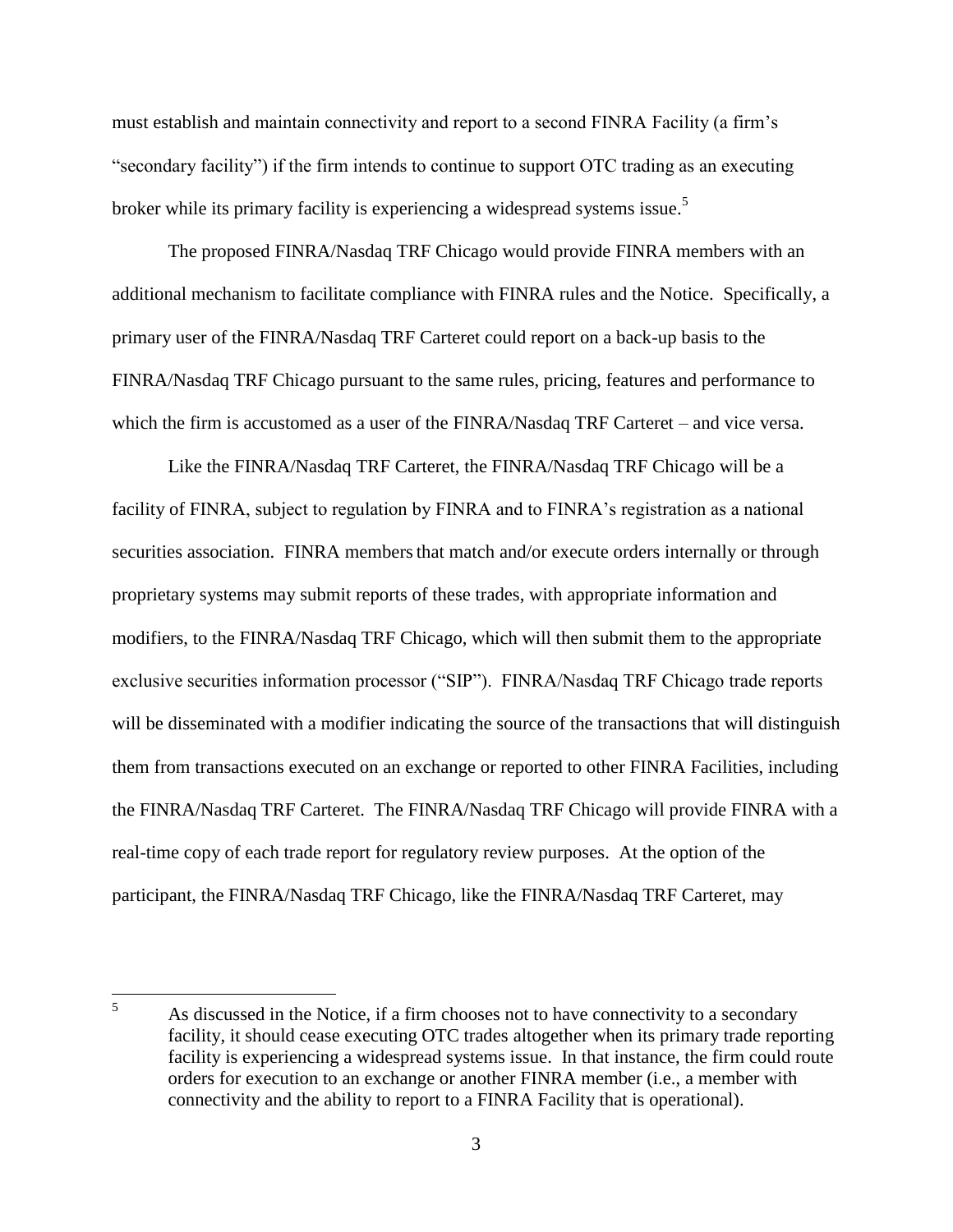provide the necessary clearing information regarding transactions to the National Securities Clearing Corporation.

The proposed rule change would establish the FINRA/Nasdaq TRF Chicago on the same terms as the FINRA/Nasdaq TRF Carteret. That is, the new FINRA/Nasdaq TRF would be built with the same technology, provide the same features and performance,<sup>6</sup> offer the same pricing and be governed by the same substantive rules, policies and procedures. A single set of application materials and clearing arrangements will provide for access to both FINRA/Nasdaq TRF Carteret and FINRA/Nasdaq TRF Chicago. Moreover, Nasdaq, as the "Business Member" (defined below), has advised FINRA that these two TRFs will evolve in tandem and remain the same going forward (for example, because the same fee and credit schedule under the Rule 7600A Series will apply to both TRFs, any pricing changes would apply to both TRFs).<sup>7</sup>

Nasdaq, as the Business Member, proposes to structure the FINRA/Nasdaq TRF Chicago to be identical to the FINRA/Nasdaq TRF Carteret (in all respects other than its location) to provide FINRA members with a convenient and efficient option to fulfill their obligations under the Trade Reporting Notice through a set of primary and secondary reporting facilities that share

<sup>6</sup> Users of the two FINRA/Nasdaq TRFs may experience latency differences due to their different geographic locations.

<sup>&</sup>lt;sup>7</sup> According to Nasdaq, the FINRA/Nasdaq TRF Chicago will include several new components to provide performance improvements and operational efficiencies that Nasdaq intends to incorporate into the FINRA/Nasdaq TRF Carteret shortly after the launch of FINRA/Nasdaq TRF Chicago. Nasdaq will provide participants with notice prior to re-platforming the FINRA/Nasdaq TRF Carteret. After Nasdaq completes this re-platforming, Nasdaq generally intends to perform updates, upgrades, fixes or other modifications to the two FINRA/Nasdaq TRFs in tandem. However, Nasdaq notes that there may be instances in which it will be necessary for Nasdaq to act in sequence. During such instances, there may be disparities between the two TRFs with respect to function or performance. Nasdaq expects that any disparity in function or performance between the two TRFs that arises during sequential changes will be transitory. Nasdaq will provide participants with notice if it anticipates requiring more than a de minimis transition period.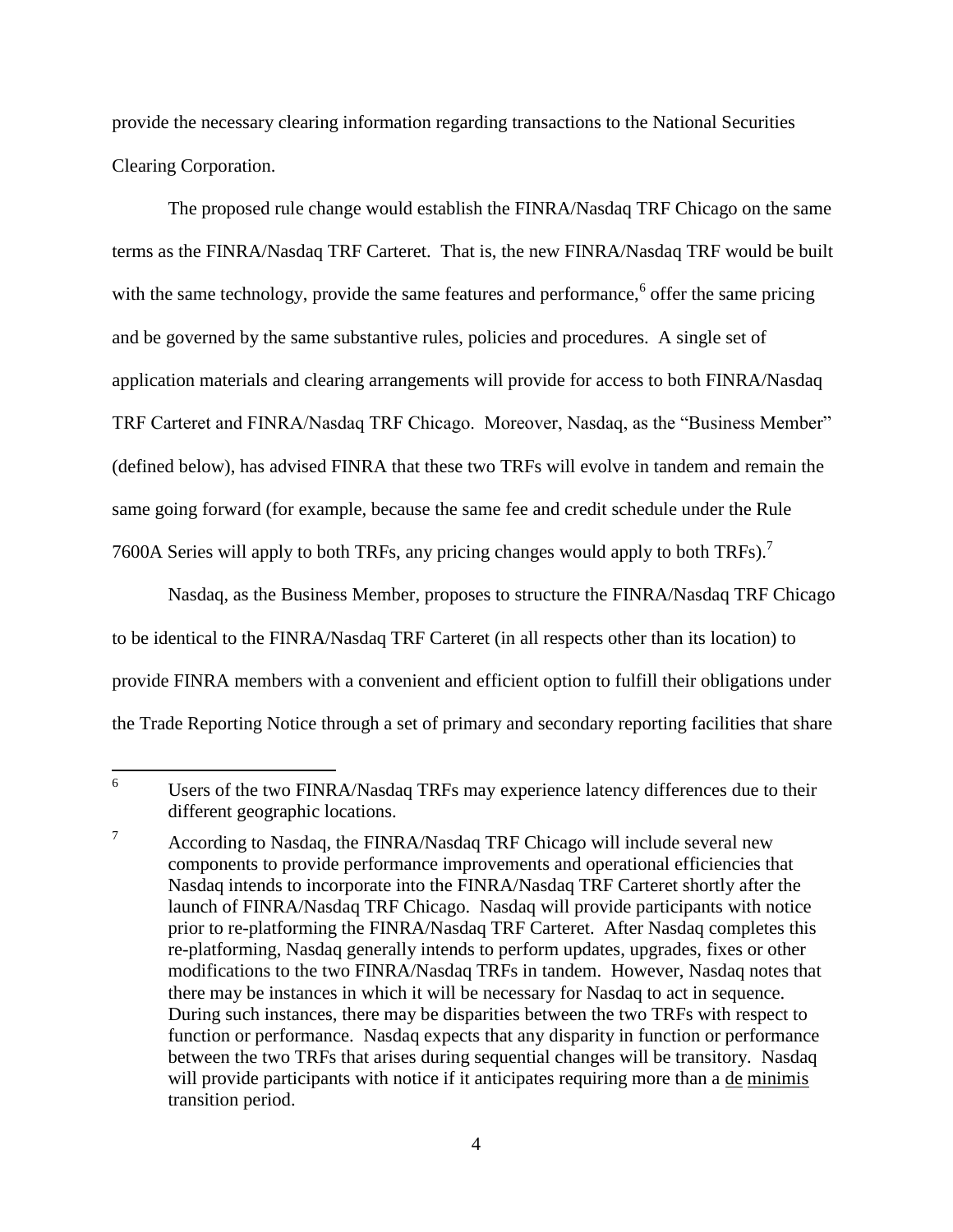the same rules, pricing, features and performance. Under the proposal, the FINRA/Nasdaq TRF Chicago will not be limited to use as a back-up reporting facility. FINRA members will also have the option of using the FINRA/Nasdaq TRF Chicago as their primary trade reporting facility. Moreover, members may choose to report some of their trades, on a primary basis, to the FINRA/Nasdaq TRF Carteret and other trades, also on a primary basis, to the FINRA/Nasdaq TRF Chicago (or to one of the other FINRA Facilities). Members may choose to allocate their trade reports to more than one TRF as a means of further increasing resiliency and mitigating their risks, including the risks associated with outages.

The proposed rule change would allow firms to aggregate the volume of trades that they report on the FINRA/Nasdaq TRF Carteret and the FINRA/Nasdaq TRF Chicago. This would enable firms to continue to qualify for any volume-based pricing that they would otherwise qualify for if they limited their trade reporting to one of those facilities only.

It is important to note that although the FINRA/Nasdaq TRF Carteret and the FINRA/Nasdaq TRF Chicago would be structured identically and would allow for aggregated pricing, the two TRFs would physically operate as distinct and independent facilities.<sup>8</sup> For example, to help ensure that the FINRA/Nasdaq TRF Chicago could effectively serve as a backup facility for the FINRA/Nasdaq TRF Carteret or vice versa, the front-end technology used to operate the FINRA/Nasdaq TRF Chicago would reside in Chicago, Illinois while the front-end technology used to operate the FINRA/Nasdaq TRF Carteret would continue to reside in Carteret, New Jersey. Geographic dispersion of these two TRFs would lessen the risk of a regional outage affecting them both simultaneously. FINRA also notes that rules that prohibit

 8 Trades reported to the FINRA/Nasdaq TRF Carteret or FINRA/Nasdaq TRF Chicago will be subject to correction or modification only on the TRF to which the trades were originally reported.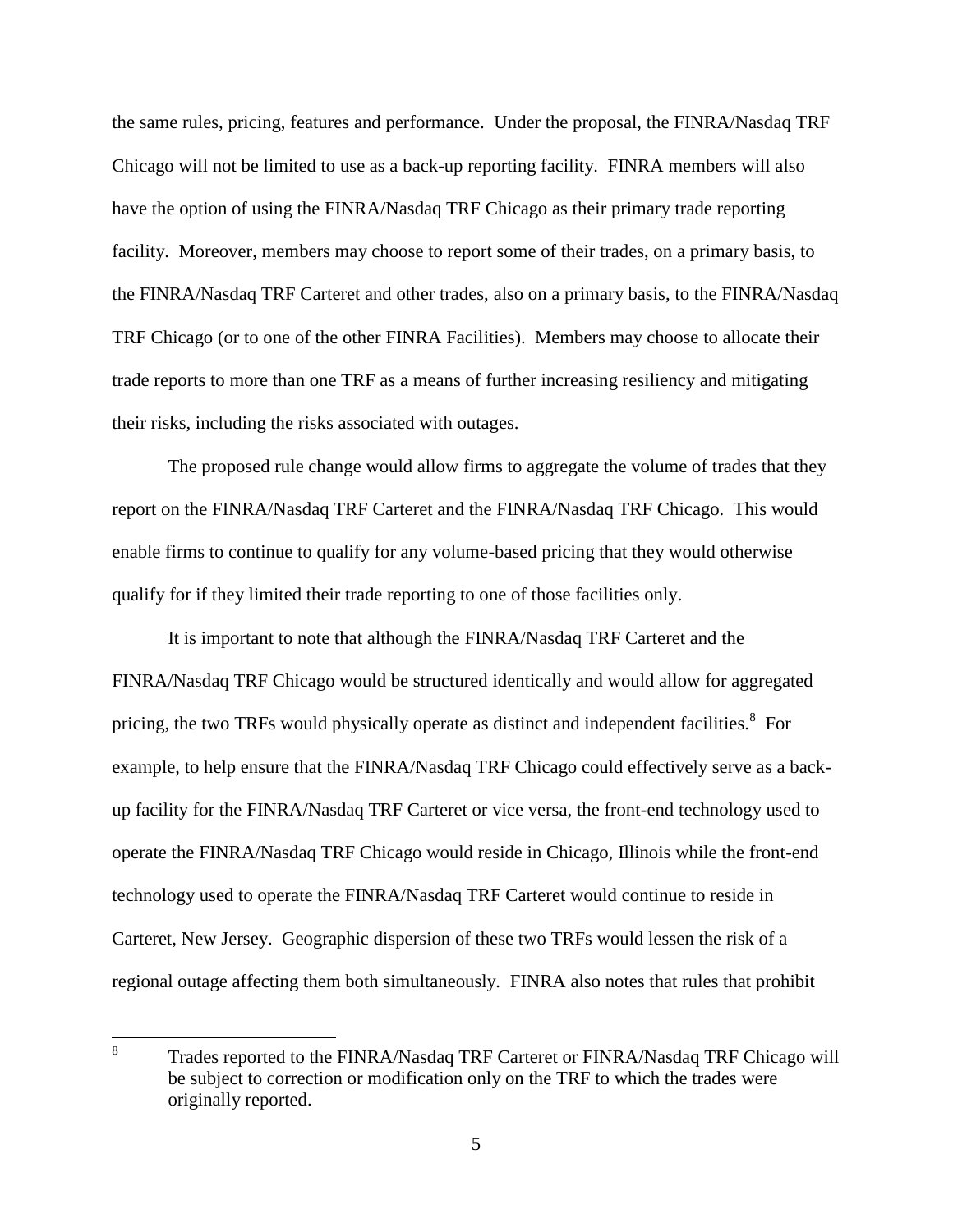cross-facility reporting would apply to the FINRA/Nasdaq TRF Carteret and FINRA/Nasdaq TRF Chicago. For example, FINRA rules generally prohibit the submission to a FINRA Facility of any non-tape report (including clearing reports) associated with a previously executed trade that was not reported to the same Facility, except with respect to the second leg of a riskless principal or agency transaction.<sup>9</sup>

FINRA's oversight of the proposed FINRA/Nasdaq TRF Chicago would be the same as FINRA's current oversight with respect to the two existing TRFs. In addition to real-time interaction with Business Member staff when operational issues arise, FINRA currently executes its SRO oversight functions by performing a three-part regularly recurring review of TRF operations. First, before initial operation of the TRF can commence, the Business Member is required to certify in writing that TRF operations will comply with all relevant FINRA rules and federal securities laws, and on a quarterly basis thereafter, the Business Member must submit its current TRF procedures and a certification of compliance with those procedures. Second, FINRA staff conducts monthly conference calls with each Business Member to review TRF operations. These monthly calls follow an established agenda, which includes, among other things, whether there were any system outages or issues since the prior monthly conference call (and if so, to confirm that they were reported to FINRA and the SEC, as applicable), data latency, the status of pending systems changes, TRF market data products and whether the Business Member has or is developing any new products that would use TRF data. Third, FINRA oversees a regular assessment cycle and extensive review of TRF operations, as measured against the TRF business requirements document and coding guidelines established by FINRA, by an outside independent audit firm. FINRA also requires the Business Member to

-<br>9

See, e.g., Rule 7230A(i).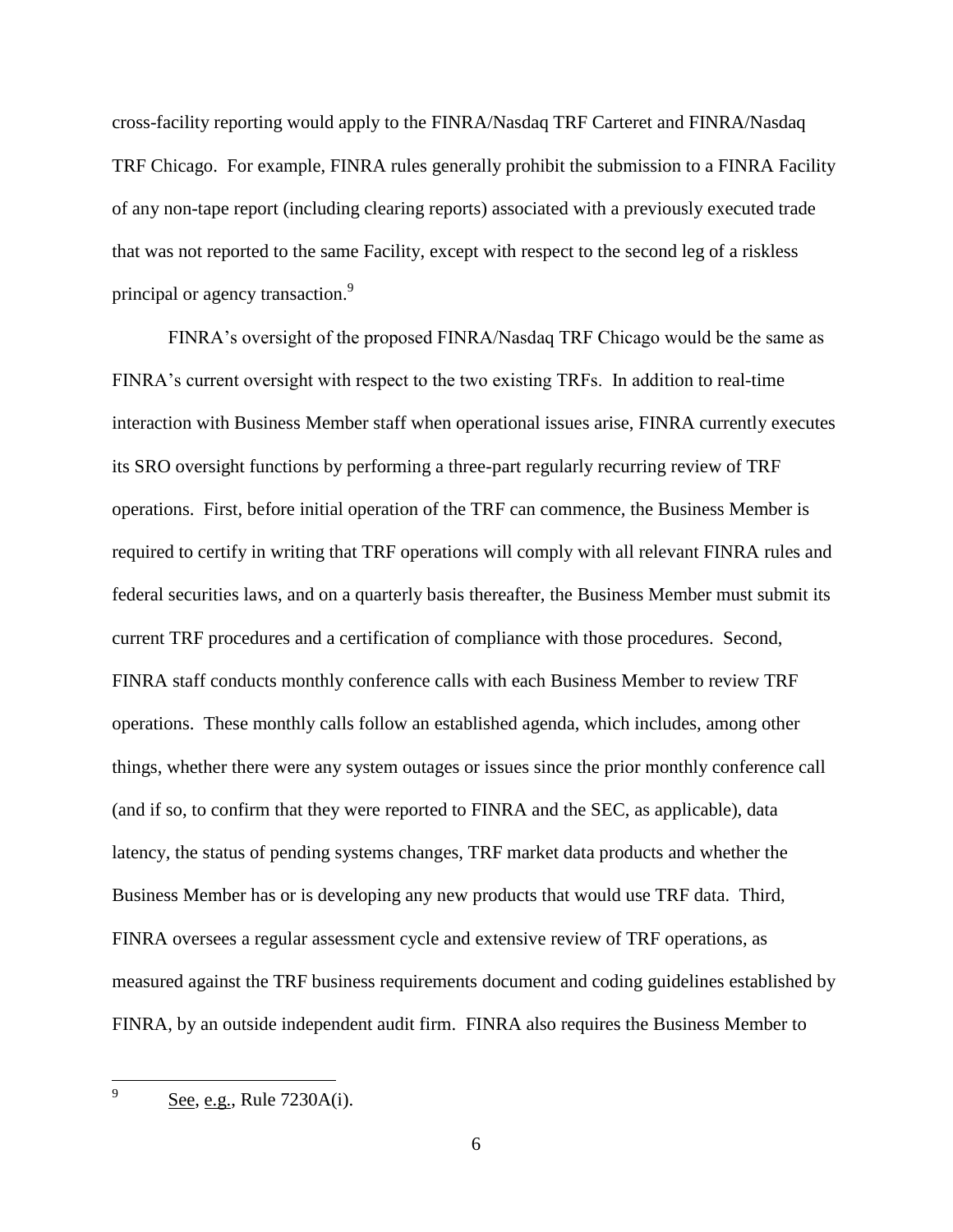submit on a quarterly basis an attestation that (1) identifies all products that use TRF data, and (2) certifies that the Business Member has no other products that use TRF data and that any future products that use TRF data will be developed in consultation with FINRA.

#### FINRA/Nasdaq TRF Limited Liability Company Agreement

The Third Amended and Restated Limited Liability Company Agreement of FINRA/Nasdaq Trade Reporting Facility LLC (the "FINRA/Nasdaq TRF LLC Agreement" or the "Agreement") will govern the establishment of the FINRA/Nasdaq TRF Chicago.

Under the FINRA/Nasdaq TRF LLC Agreement, FINRA is the "SRO Member" and has sole regulatory responsibility for both the FINRA/Nasdaq TRF Carteret and FINRA/Nasdaq TRF Chicago, including real-time monitoring and T+1 surveillance, development and enforcement of trade reporting rules and submission of proposed rule changes to the Commission. Nasdaq, the Business Member under the FINRA/Nasdaq TRF LLC Agreement, is primarily responsible for the management of the business affairs of both the FINRA/Nasdaq TRF Carteret and FINRA/Nasdaq TRF Chicago, which may not be conducted in a manner inconsistent with the regulatory and oversight functions of FINRA. Among other things, the Business Member will establish pricing for both the FINRA/Nasdaq TRF Carteret and FINRA/Nasdaq TRF Chicago, be obligated to pay the cost of regulation and be entitled to the profits and losses, if any, derived from operation of the FINRA/Nasdaq TRF Carteret and FINRA/Nasdaq TRF Chicago. The Business Member will also provide the "user facing" front-end technology used to operate both the FINRA/Nasdaq TRF Carteret and FINRA/Nasdaq TRF Chicago and transmit real-time trade report data directly to the SIPs and to FINRA for audit trail purposes.

The FINRA/Nasdaq TRF LLC Agreement is substantially similar to the existing agreement that governs the FINRA/Nasdaq TRF Carteret (the Second Amended and Restated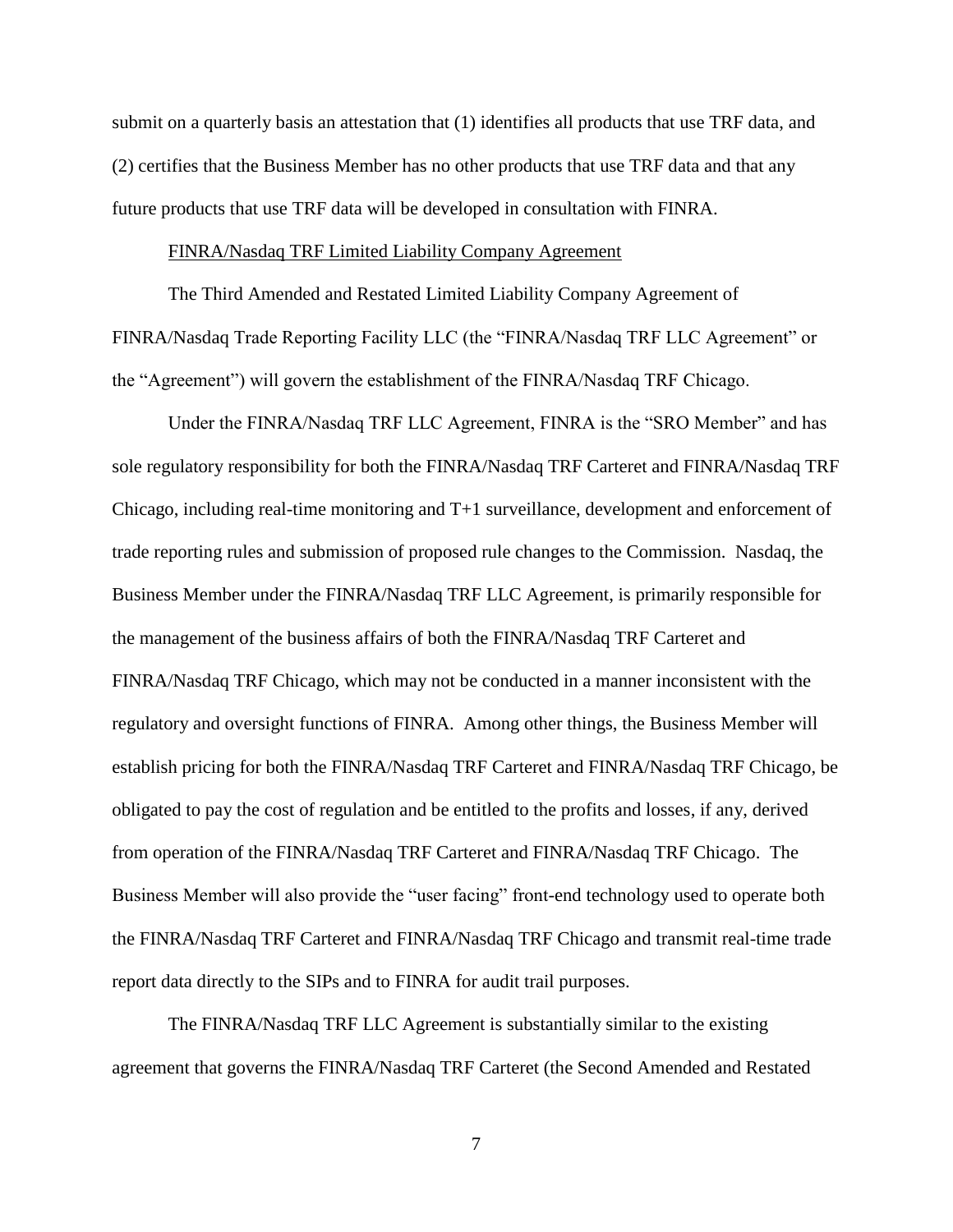FINRA/Nasdaq TRF LLC Agreement), which is included in the FINRA Manual. However, it contains several amendments that reflect the fact that the FINRA/Nasdaq Trade Reporting Facility LLC will now operate through two TRFs: FINRA/Nasdaq TRF Carteret and FINRA/Nasdaq TRF Chicago.

For example, the FINRA/Nasdaq TRF LLC Agreement provides for separate termination provisions, in Section 20, for each FINRA/Nasdaq TRF. The termination provision applicable to the FINRA/Nasdaq TRF Carteret is substantially the same as under the current agreement, except as noted below. The termination provision applicable to the FINRA/Nasdaq TRF Chicago permits a Member of the LLC to terminate the FINRA/Nasdaq TRF Chicago upon at least one year's written notice; it also permits the SRO Member to terminate the FINRA/Nasdaq TRF Chicago for any reason that the SRO Member, in its sole discretion, determines could have a negative impact on the maintenance of its status as a preeminent SRO. In addition, the FINRA/Nasdaq TRF LLC Agreement includes a provision in Section 20 that permits either Member of the LLC to terminate either of the TRFs or the entire Agreement due to a material breach by the other Member, if such breach is not cured within 60 days of notification thereof, or if the other Member becomes bankrupt or insolvent, upon 30 days' written notice.

Finally, the FINRA/Nasdaq TRF LLC Agreement includes a provision, in Section 21, that clarifies that if either FINRA/Nasdaq TRF terminates, the LLC will continue to operate and the terms of the Agreement relating to the remaining FINRA/Nasdaq TRF will remain in full force and effect. It also clarifies that the LLC will dissolve upon an action by either LLC Member to terminate both FINRA/Nasdaq TRFs or to terminate the last remaining FINRA/Nasdaq TRF.

Rules Applicable to the FINRA/Nasdaq TRF Carteret and FINRA/Nasdaq TRF Chicago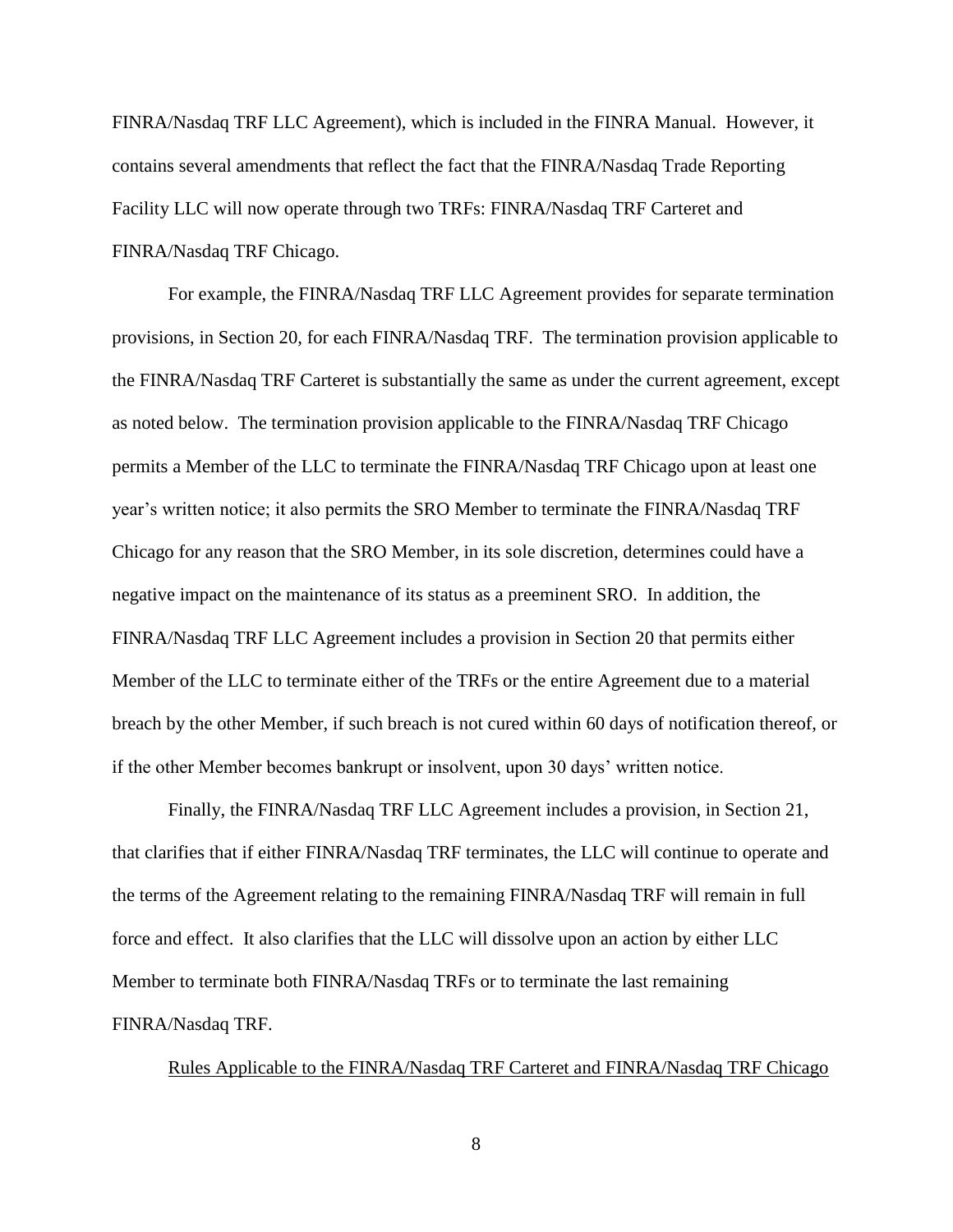FINRA proposes to amend the Rule 6300A, 7200A and 7600A Series, which govern the FINRA/Nasdaq TRF Carteret, to accommodate the establishment of the FINRA/Nasdaq TRF Chicago. That is, FINRA proposes to preface each of these Rule Series by noting that within them, any use of the term "FINRA/Nasdaq Trade Reporting Facility" shall mean the FINRA/Nasdaq TRF Carteret or the FINRA/Nasdaq TRF Chicago, as applicable, depending on the facility to which the participant elects to report.

FINRA proposes to amend Rule 6300A to provide that the forms of agreements required under the Rule 6300A Series, including the agreement to allow a Participant to report and lock-in trades on a member's behalf required under Rule 6380A(h), will be identical for both FINRA/Nasdaq TRFs and a single agreement can be used for purposes of both FINRA/Nasdaq TRFs. Members that elect to participate in both FINRA/Nasdaq TRFs must amend any existing agreements under the Rule 6300A Series to reflect their application to both facilities.

In addition, FINRA proposes to amend Rule 7200A to clarify that application procedures and access requirements for the FINRA/Nasdaq TRF Carteret would also be applicable to the FINRA/Nasdaq TRF Chicago, meaning that an application for access to one of the FINRA/Nasdaq TRFs would provide for access to both of them, and that the requirements for continuing access apply to both TRFs. Members that elect to participate in both FINRA/Nasdaq TRFs must provide written notice to the FINRA/Nasdaq TRFs and FINRA of such election, in the form prescribed by FINRA, and amend any existing agreements under the Rule 7200A Series to reflect their application to both Facilities.Moreover, FINRA proposes to state, in Rules 6300A, 6360A, 6370A, 7200A and 7280A, that any determination to suspend, terminate, restore, reinstate, limit or prohibit access to or participation in one FINRA/Nasdaq TRF with respect to a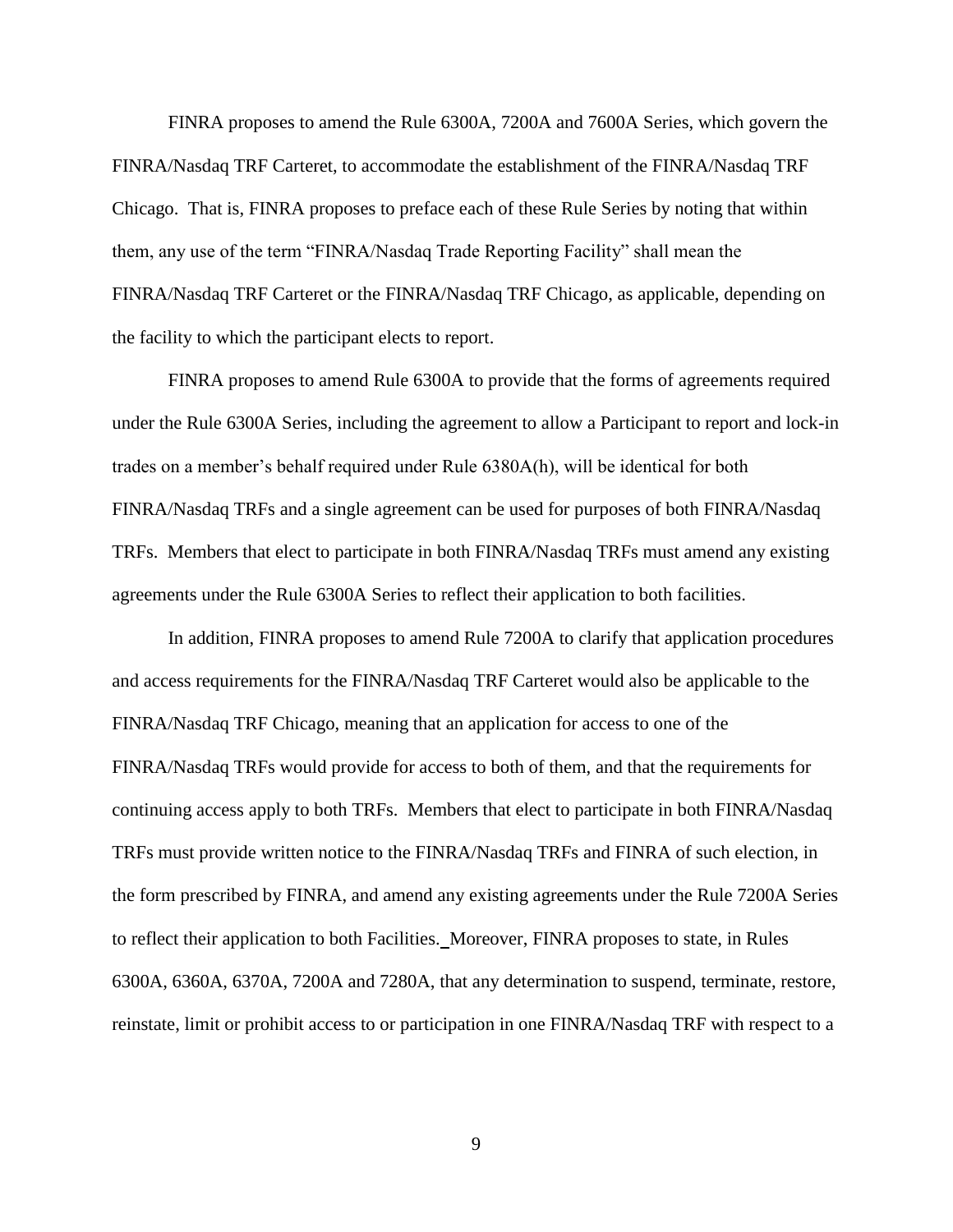TRF participant will apply equally to the other FINRA/Nasdaq TRF with respect to that participant.

The proposed rule change would also amend the Rule 7600A Series to state that its schedules of credits and fees will apply to reporting activity that occurs on either or both of the FINRA/Nasdaq TRFs and that a participant's eligibility for any volume-based credits or fee caps will be determined based upon its aggregate reporting volume between the two FINRA/Nasdaq TRFs.<sup>10</sup> That is, Rule 7610A would be amended to state that if a FINRA member reports trades in a given quarter to both the FINRA/Nasdaq TRF Carteret and the FINRA/Nasdaq TRF Chicago, then the amount of the member's Securities Transaction Credits for that quarter will be calculated with respect to the member's combined transactions on both TRFs. Similarly, Rule 7620A would be amended to provide that if a participant reports trades to both the FINRA/Nasdaq TRF Carteret and the FINRA/Nasdaq TRF Chicago during a given month, then the participant's aggregate reporting volume on the FINRA/Nasdaq TRF Carteret and the FINRA/Nasdaq TRF Chicago will be considered for the purpose of determining whether and to what extent charges or caps apply to the participant during that month.<sup>11</sup>

<sup>10</sup> FINRA notes that Nasdaq, in its capacity as the Business Member and operator of the FINRA/Nasdaq TRFs on behalf of FINRA, will continue to administer the Rule 7600A Series and will collect all fees and issue all credits on behalf of the FINRA/Nasdaq TRF Chicago, as well as the FINRA/Nasdaq TRF Carteret. FINRA's oversight of this function performed by the Business Member will be conducted through the aforementioned assessment and review of TRF operations by an outside independent audit firm.

<sup>&</sup>lt;sup>11</sup> FINRA notes that members will be able to report trades to the FINRA/Nasdaq TRF Chicago via Nasdaq's ACT Workstation, a Financial Information eXchange ("FIX") line or indirectly via third party intermediaries (e.g., service bureaus) and will be required to pay the associated fees under Nasdaq rules. For example, firms that report to the FINRA/Nasdaq TRF Chicago via FIX – either directly or indirectly through third party intermediaries – would pay Nasdaq charges associated with FIX ports to connect to the FINRA/Nasdaq TRF Chicago data center. See, e.g., Nasdaq Rule 7015. Firms will not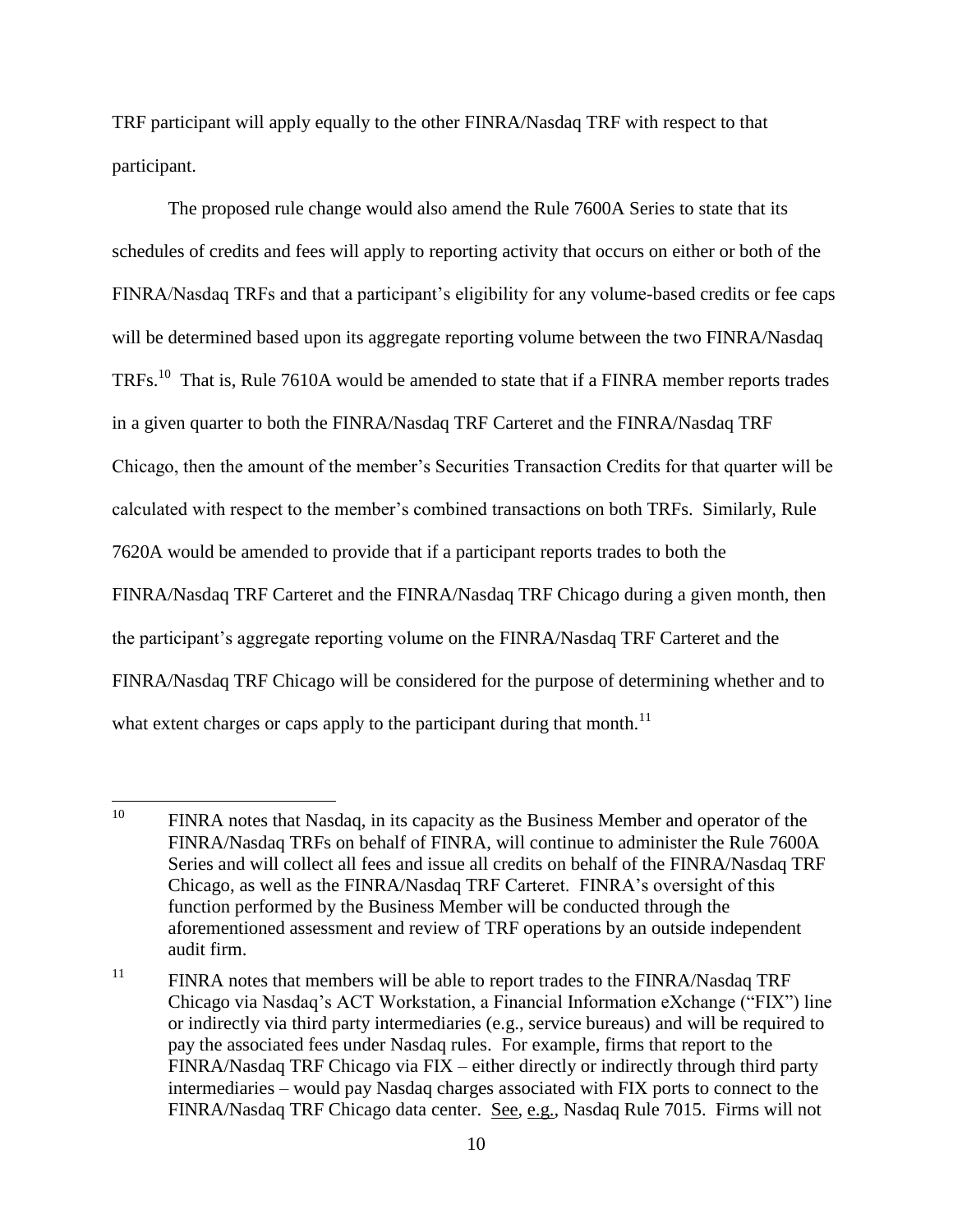Rule 7630A would be amended to reflect a technical change that certification of affiliate status for aggregation of activity for purposes of fees and credits will be made to, and subsequent determinations regarding aggregation will be made by, the FINRA/Nasdaq TRFs, not FINRA. FINRA members currently submit their requests for aggregation to the FINRA/Nasdaq TRF Carteret rather than to FINRA, and, as such, the proposed change will better align the rule with current practice. $^{12}$ 

The proposed rule change would amend Rule 7640A to state that Nasdaq's license to use, distribute and sell FINRA/Nasdaq TRF Carteret market data to third parties, and to sell such data for fees that Nasdaq charges under its rules, would also extend to FINRA/Nasdaq TRF Chicago market data. In addition, the proposed rule change would amend the rule to state that the list of Nasdaq data products that incorporate FINRA/Nasdaq TRF Carteret market data would also incorporate FINRA/Nasdaq TRF Chicago market data.<sup>13</sup>

Finally, Rule 6184 (Transactions in Exchange-Traded Managed Fund Shares

("NextShares")) would be amended to provide for the reporting of transactions in NextShares to the FINRA/Nasdaq TRF Chicago in the same manner that such transactions currently are reported to the FINRA/Nasdaq TRF Carteret.

If the Commission approves the proposed rule change, the effective date of the proposed rule change will be the date upon which the FINRA/Nasdaq TRF Chicago commences operation,

have the option of connecting to the FINRA/Nasdaq TRF Chicago via a computer-tocomputer interface ("CTCI").

 $\overline{a}$ 

<sup>&</sup>lt;sup>12</sup> As noted above, Nasdaq, as the TRF Business Member, administers this Rule and receives the certifications of affiliate status and makes the aggregation determinations thereunder.

<sup>&</sup>lt;sup>13</sup> Prior to the date when the FINRA/Nasdaq TRF Chicago becomes operational, Nasdaq intends to file with the Commission a proposal to amend Nasdaq's rules governing its proprietary data products to provide for the inclusion therein of FINRA/Nasdaq TRF Chicago data.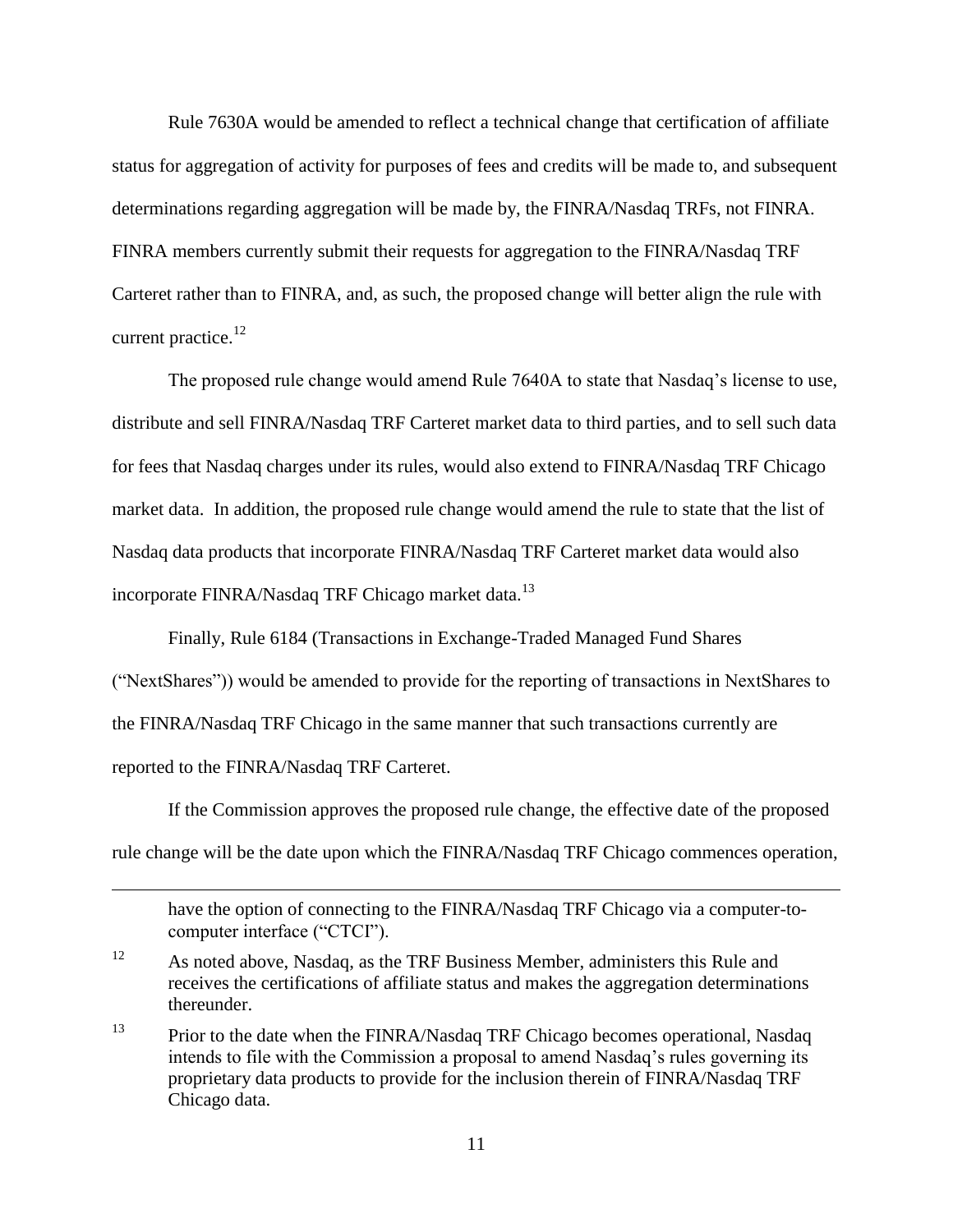which is currently anticipated to be no earlier than August 1, 2018. FINRA will provide notice of that date upon successful completion of system testing and certification.

## 2. Statutory Basis

FINRA believes that the proposed rule change is consistent with the provisions of Section  $15A(b)(6)$  of the Act,<sup>14</sup> which requires, among other things, that FINRA rules must be designed to prevent fraudulent and manipulative acts and practices, to promote just and equitable principles of trade, and, in general, to protect investors and the public interest.

FINRA believes that the proposed rule change is consistent with the Act because it provides members with an alternative for meeting their trade reporting obligations under FINRA rules and will allow members that wish to connect to a secondary FINRA Facility in accordance with the Trade Reporting Notice to continue executing OTC trades in NMS stocks in the event their primary facility is experiencing a widespread systems issue. FINRA believes that an additional facility for the reporting of OTC transactions in NMS stocks in the event a member's primary facility is experiencing systems issues will enhance the resiliency and promote the integrity of the OTC market.

In addition, FINRA believes that the proposed rule change provides for the equitable allocation of reasonable dues, fees and other charges because the charges and credits that would apply to the FINRA/Nasdaq TRF Chicago are the same as those that apply to the FINRA/Nasdaq TRF Carteret under current FINRA rules. The proposed rule change would also provide for the equitable allocation of reasonable dues, fees and other charges in that it would allow firms that choose to concurrently report trades to the FINRA/Nasdaq TRF Carteret and the FINRA/Nasdaq TRF Chicago to aggregate their reporting volumes on the two TRFs so that they could continue

 $14$ 15 U.S.C. 78o-3(b)(6).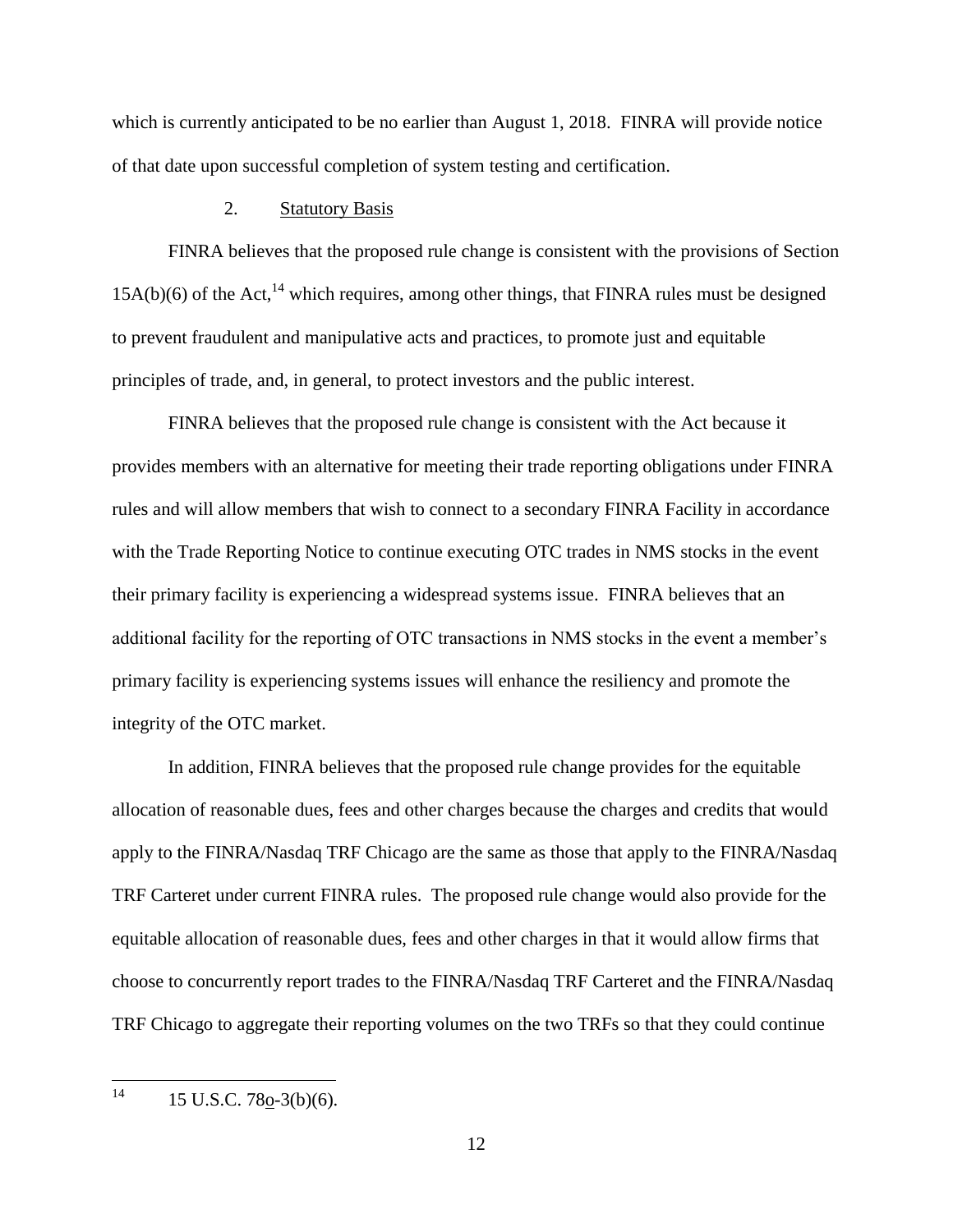to qualify for volume-based pricing to the extent that they would have otherwise qualified had they reported their trades only to one of those TRFs. As discussed above, Nasdaq, as the Business Member, has advised FINRA that the FINRA/Nasdaq TRF Carteret and the FINRA/Nasdaq TRF Chicago will be subject to identical fees under the amended Rule 7600A Series, thereby allowing members to use either TRF freely in terms of the volume reported to each TRF without providing a disincentive to use one over the other for the sole purpose of maintaining eligibility for any fee caps.

### B. Self-Regulatory Organization's Statement on Burden on Competition

FINRA does not believe that the proposed rule change will result in any burden on competition that is not necessary or appropriate in furtherance of the purposes of the Act.

The proposed rule change would apply only to members that have a trade reporting obligation under the FINRA rules<sup>15</sup> and elect to report to the FINRA/Nasdaq TRF Chicago. As noted above, there currently are three FINRA Facilities that allow members to report OTC trades in NMS stocks. There are only several hundred firms that execute and report OTC trades in NMS stocks to the FINRA Facilities on a regular basis. Many firms, including smaller firms, route their order flow to another firm, e.g., their clearing firm, for execution, and as the routing firm, they do not have the trade reporting obligation. Thus, the proposed rule change will have no impact on many members.

As explained above, the proposed rule change provides members with an alternative for meeting their trade reporting obligations under FINRA rules and will allow members that wish to

<sup>15</sup> FINRA rules for reporting OTC transactions in equity securities require that for transactions between members, the "executing party" report the trade to a FINRA facility. For transactions between a member and a non-member or customer, the member must report the trade. "Executing party" is defined under FINRA Rule 6380A(b) as the member that receives an order for handling or execution or is presented an order against its quote, does not subsequently re-route the order, and executes the transaction.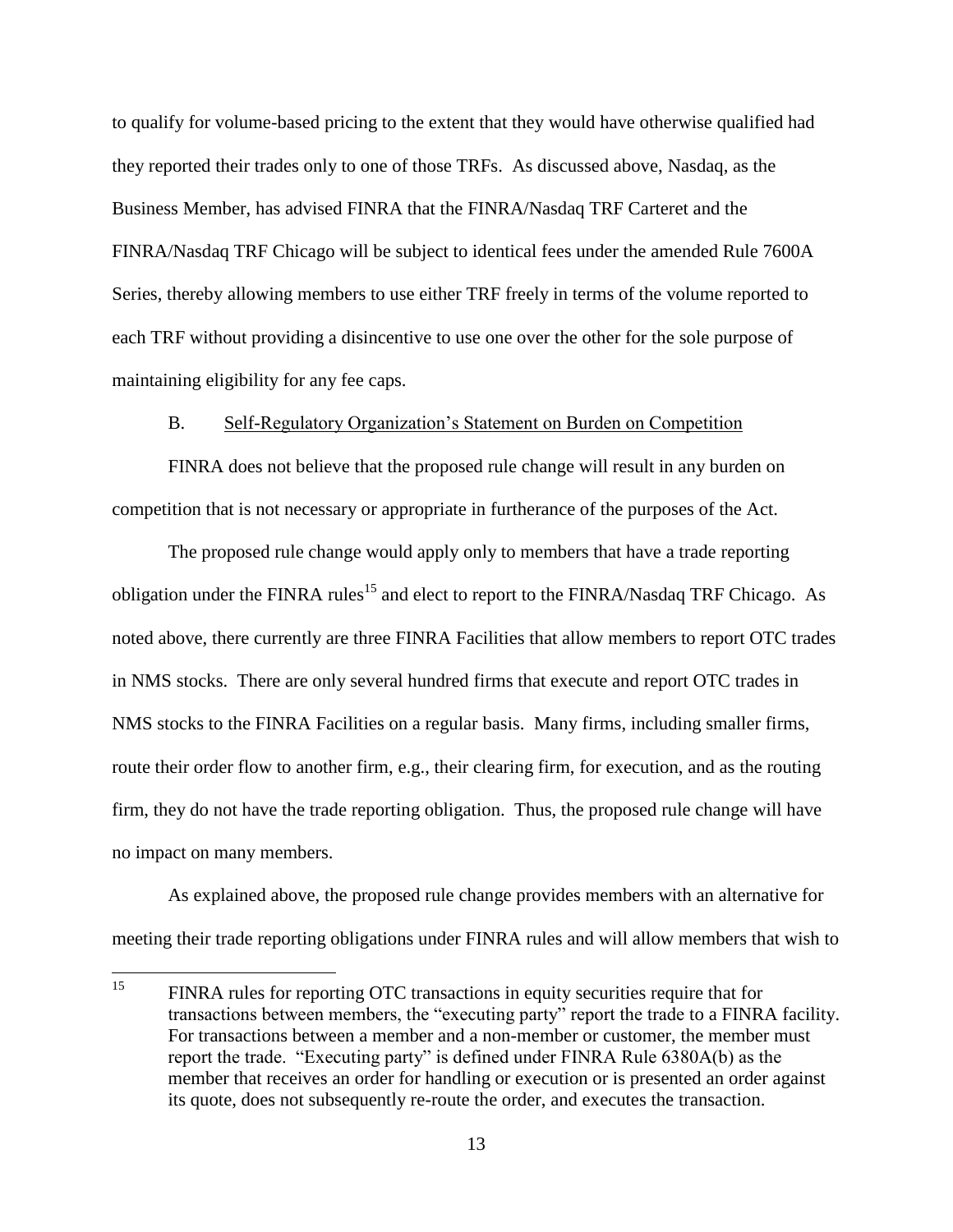connect to a secondary facility for trade reporting in accordance with the Trade Reporting Notice to continue executing OTC trades in NMS stocks in the event their primary facility is experiencing a widespread systems issue.

The proposed FINRA/Nasdaq TRF Chicago should provide benefits, in particular, for those members that currently report trades to the FINRA/Nasdaq TRF Carteret, as such members would have the opportunity to aggregate their reporting volumes if they choose to concurrently report trades to both FINRA/Nasdaq TRFs. Thus, under the proposed fee structure, if a member chooses to connect to the FINRA/Nasdaq TRF Carteret and FINRA/Nasdaq TRF Chicago as primary and backup trade reporting facilities, then the member will receive credit for the shares reported to the backup facility. This may create an incentive for members to jointly utilize the two FINRA/Nasdaq TRFs as primary and back-up reporting facilities.

FINRA staff analyzed participation agreements and reporting activity to FINRA/Nasdaq TRF Carteret, FINRA/NYSE TRF and ADF, and found that 430 member firms reported to at least one FINRA Facility in 2017. While 84 firms had participation agreements with at least two FINRA Facilities, only 20 of those firms reported to both the FINRA/Nasdaq TRF Carteret and another FINRA Facility. Based on this one-year sample, FINRA expects the proposal to potentially benefit at least those firms that report to two or more FINRA Facilities; however, more firms can potentially benefit from volume-based pricing in the long-run, provided that reporting trades to more than one FINRA Facility becomes necessary or preferred.

To the extent that members choose to satisfy their reporting obligations via the FINRA/Nasdaq TRF Carteret and FINRA/Nasdaq TRF Chicago, and cease to maintain connectivity to the FINRA/NYSE TRF or ADF as a back-up FINRA Facility to report trades, the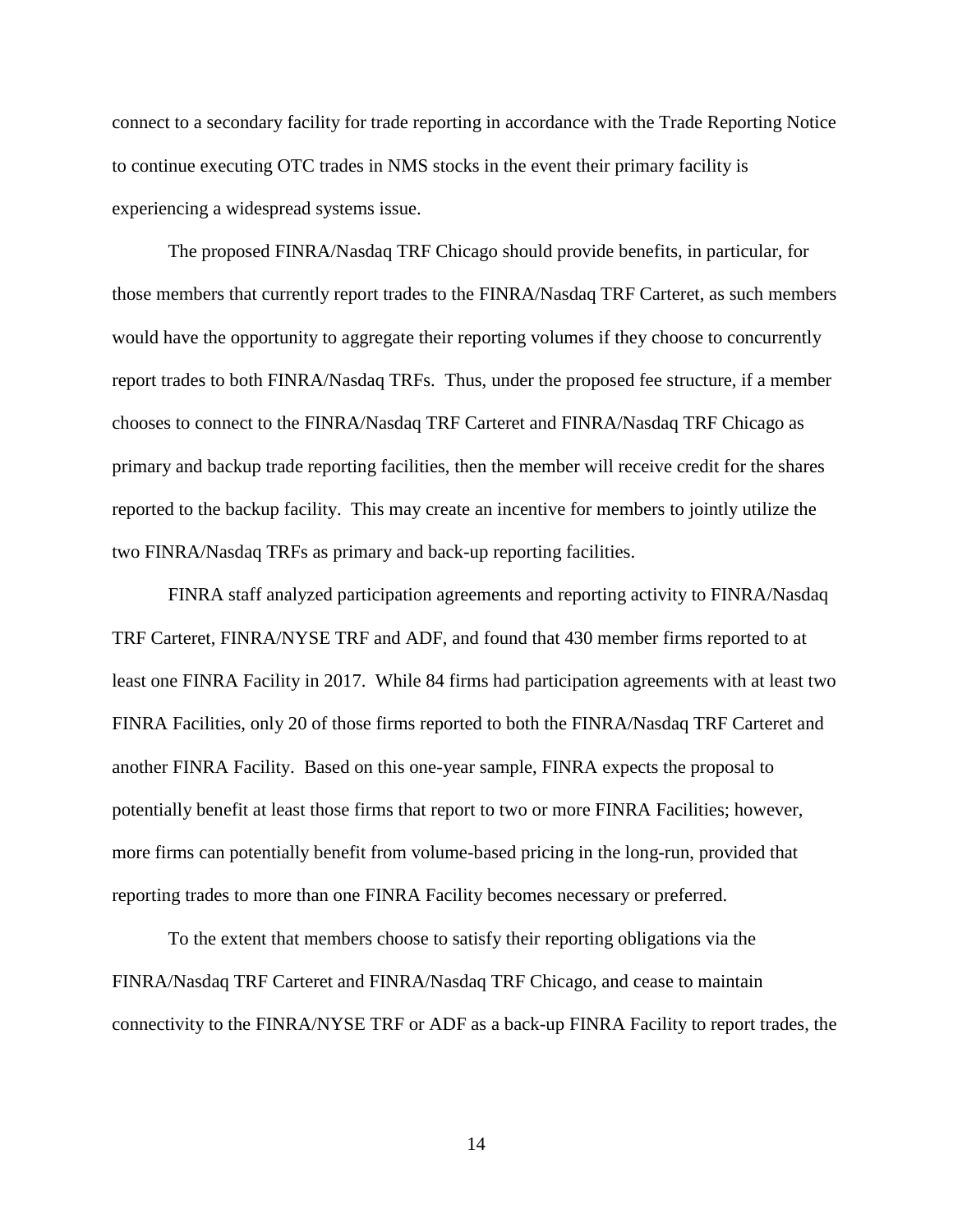latter two may experience a reduction in reporting activity and hence revenue. Thus, the impact on FINRA Facilities may effectively be an economic transfer between them.

The proposed FINRA/Nasdaq TRF Chicago provides an alternative that may provide costs savings to those members that choose to report to both the FINRA/Nasdaq TRF Carteret and FINRA/Nasdaq TRF Chicago instead of spreading trade reporting between the FINRA/Nasdaq TRF Carteret and another FINRA Facility. Members can effectively satisfy the requirement under the Trade Reporting Notice to establish connectivity to a second FINRA Facility to maintain reporting in the event that their primary facility experiences a widespread systems issue during the trading day. As such, members can use one FINRA/Nasdaq TRF as the primary reporting facility and the other FINRA/Nasdaq TRF as the back-up facility. This could mitigate the risks associated with a regional outage that could simultaneously affect them both, as the front-end technology used to operate the FINRA/Nasdaq TRF Chicago would reside in Chicago, Illinois while the front-end technology used to operate the FINRA/Nasdaq TRF Carteret would continue to reside in Carteret, New Jersey.

However, the two FINRA/Nasdaq TRFs would have common technology, computer code and features. As such, a member firm's decision to rely upon the FINRA/Nasdaq TRFs to satisfy both its primary and back-up requirements may not fully mitigate risks if these common technologies, code or features contemporaneously experience problems or otherwise fail. Thus, when member firms consider how they will meet their reporting obligations going forward, they will need to weigh the potential costs if both the FINRA/Nasdaq TRF Carteret and FINRA/Nasdaq TRF Chicago experience common problems or become unavailable simultaneously against the costs of maintaining connectivity to unrelated FINRA Facilities with fewer efficiencies and less attractive aggregate pricing.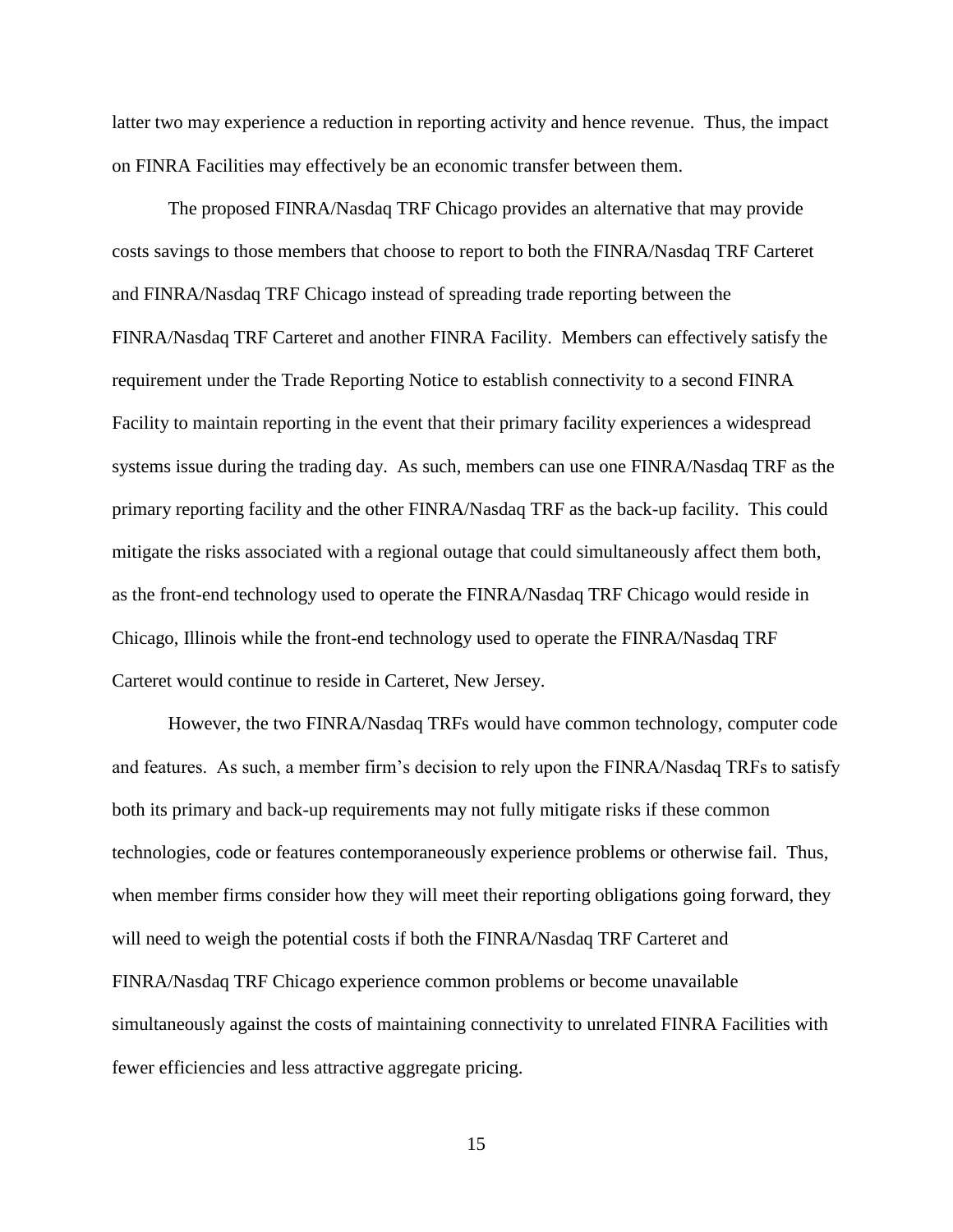C. Self-Regulatory Organization's Statement on Comments on the Proposed Rule Change Received from Members, Participants, or Others

Written comments were neither solicited nor received.

### III. Date of Effectiveness of the Proposed Rule Change and Timing for Commission Action

Within 45 days of the date of publication of this notice in the Federal Register or within such longer period (i) as the Commission may designate up to 90 days of such date if it finds such longer period to be appropriate and publishes its reasons for so finding or (ii) as to which the self-regulatory organization consents, the Commission will:

(A) by order approve or disapprove such proposed rule change, or

(B) institute proceedings to determine whether the proposed rule change should be disapproved.

### IV. Solicitation of Comments

Interested persons are invited to submit written data, views, and arguments concerning the foregoing, including whether the proposed rule change is consistent with the Act. Comments may be submitted by any of the following methods:

#### Electronic comments:

- Use the Commission's Internet comment form [\(http://www.sec.gov/rules/sro.shtml\)](http://www.sec.gov/rules/sro.shtml); or
- Send an e-mail to [rule-comments@sec.gov.](mailto:rule-comments@sec.gov) Please include File Number SR-FINRA-2018-013 on the subject line.

#### Paper comments:

 Send paper comments in triplicate to Secretary, Securities and Exchange Commission, 100 F Street, NE, Washington, DC 20549-1090.

All submissions should refer to File Number SR-FINRA-2018-013. This file number should be included on the subject line if e-mail is used. To help the Commission process and review your